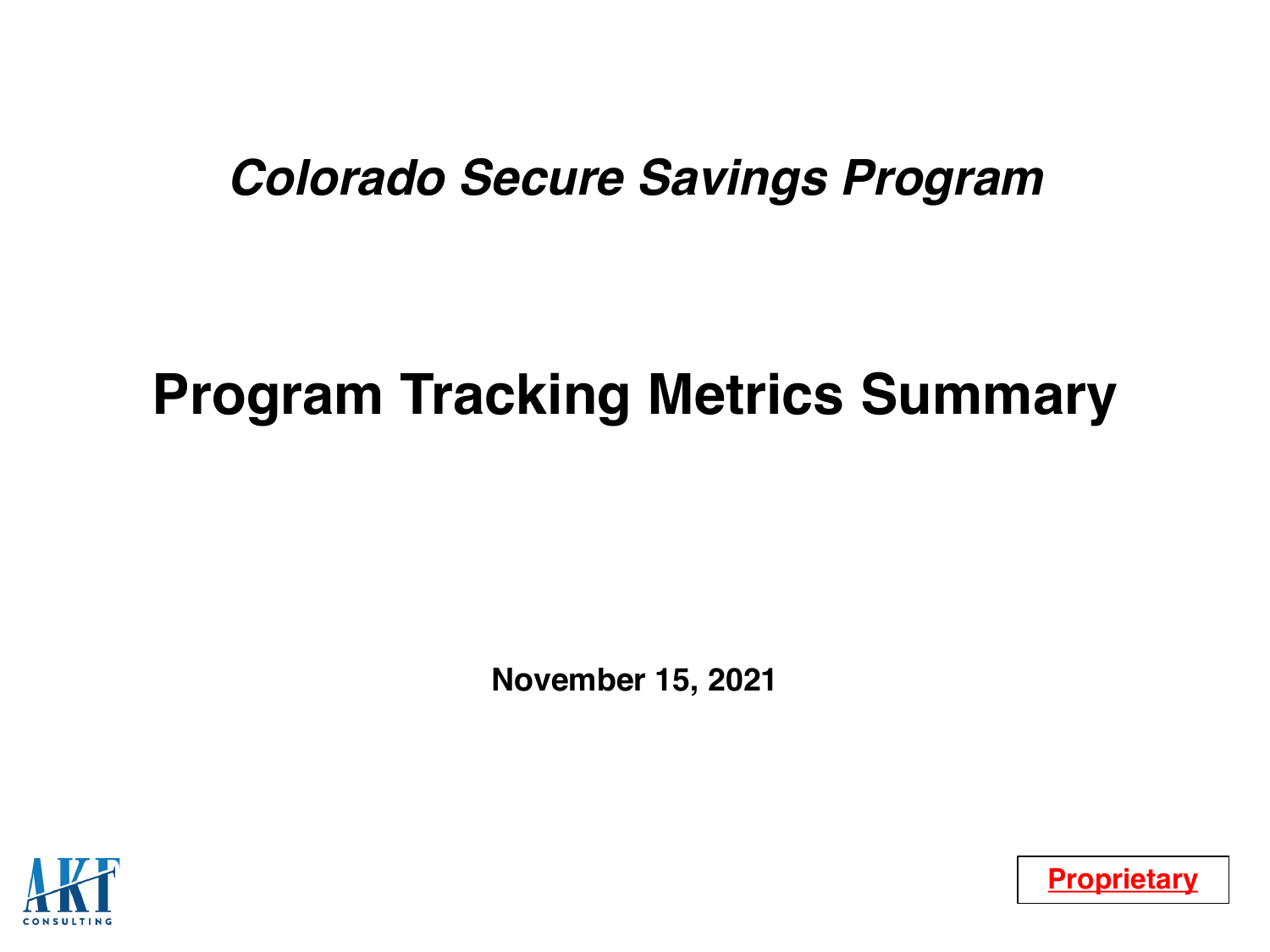### **Program Tracking Metrics: Overview**

- **AKF has previously provided the Board with suggested metrics to track**
- **The Program Tracking Metrics cover six key categories of data:**
	- **Accounts**
	- **Assets**
	- **Employers**
	- **Employees**
	- **Marketing and Outreach**
	- **Industry Comparisons**
- **The "owner" of each data set will be responsible for reporting those metrics monthly**



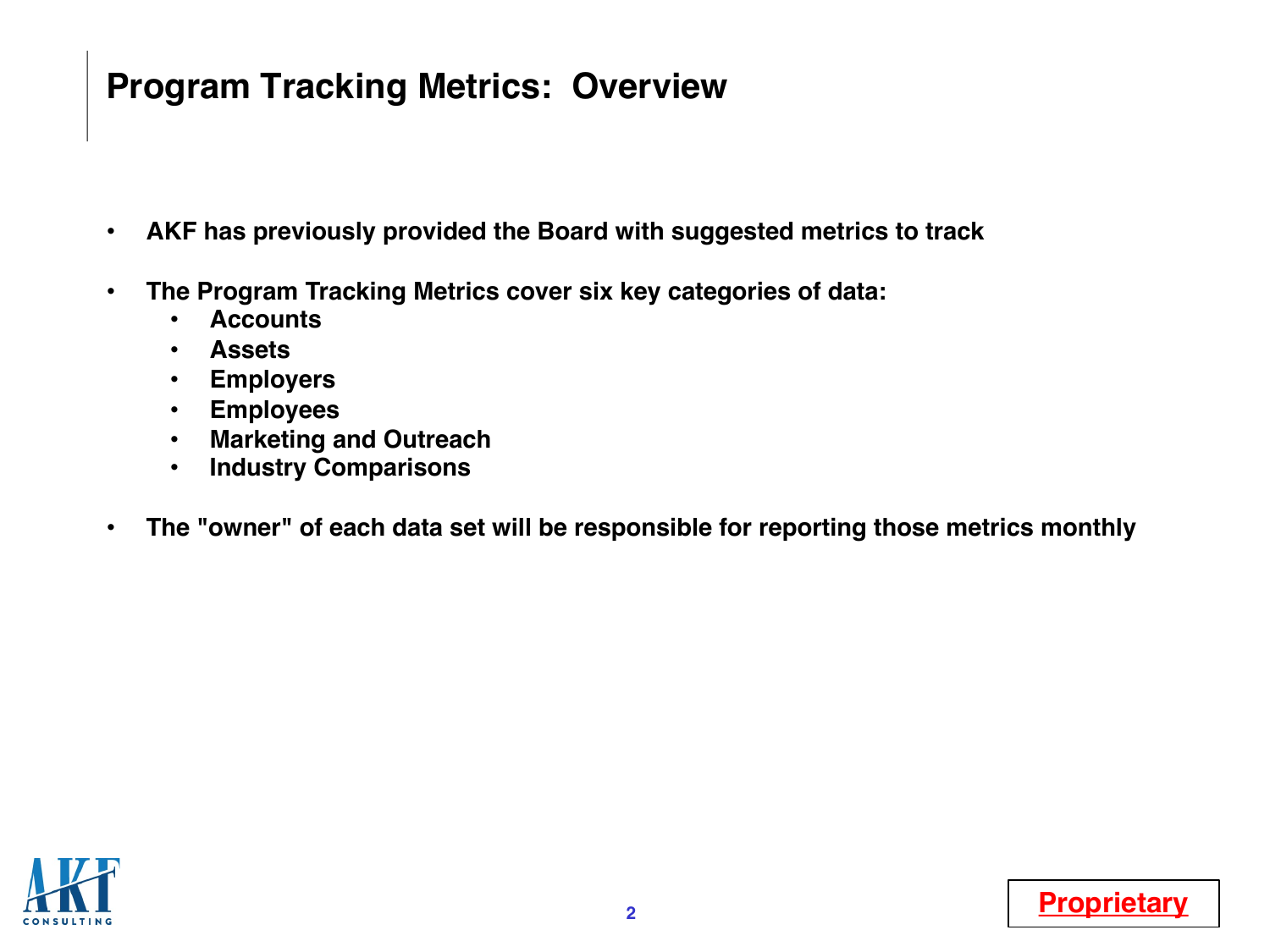### **Summary of Program Tracking Metrics**

| <b>Metric Category</b> | <b>Description</b>                                                                                                                                                                                                             | <b>Reported By</b>           |
|------------------------|--------------------------------------------------------------------------------------------------------------------------------------------------------------------------------------------------------------------------------|------------------------------|
| <b>Accounts</b>        | <b>Provides data on the total number of</b><br>accounts in the Program, broken down into<br>various sub-categories (e.g., number of<br>funded accounts). Also details monthly<br>enrollments/closures.                         | <b>Program Administrator</b> |
| <b>Assets</b>          | <b>Provides the Program's monetary and</b><br>transactional data. Shows information on<br>how assets are being invested, as well as<br>how money is moving in and out of the<br>Program (i.e., contributions and withdrawals). | <b>Program Administrator</b> |

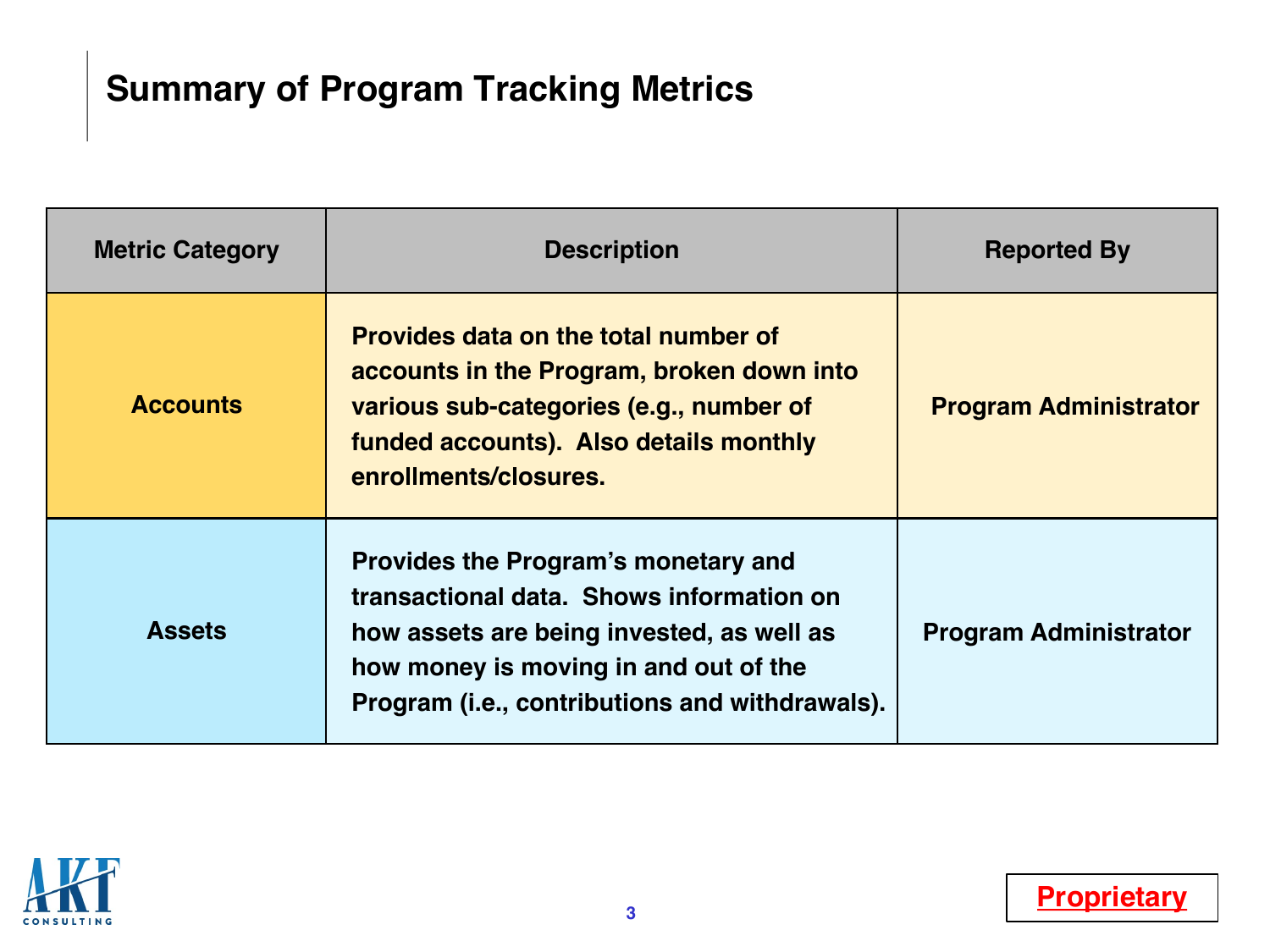### **Summary of Program Tracking Metrics – cont'd**

| <b>Metric Category</b> | <b>Description</b>                                                                                                                                  | <b>Reported By</b>           |
|------------------------|-----------------------------------------------------------------------------------------------------------------------------------------------------|------------------------------|
| <b>Employer Data</b>   | Provides numerical data on employers,<br>broken down into various sub-categories<br>(e.g., number of registered vs. number of<br>exempt employers). | <b>Program Administrator</b> |
| <b>Employee Data</b>   | Provides available demographic information<br>on enrolled employees (e.g., age, geographic<br>region).                                              | <b>Program Administrator</b> |

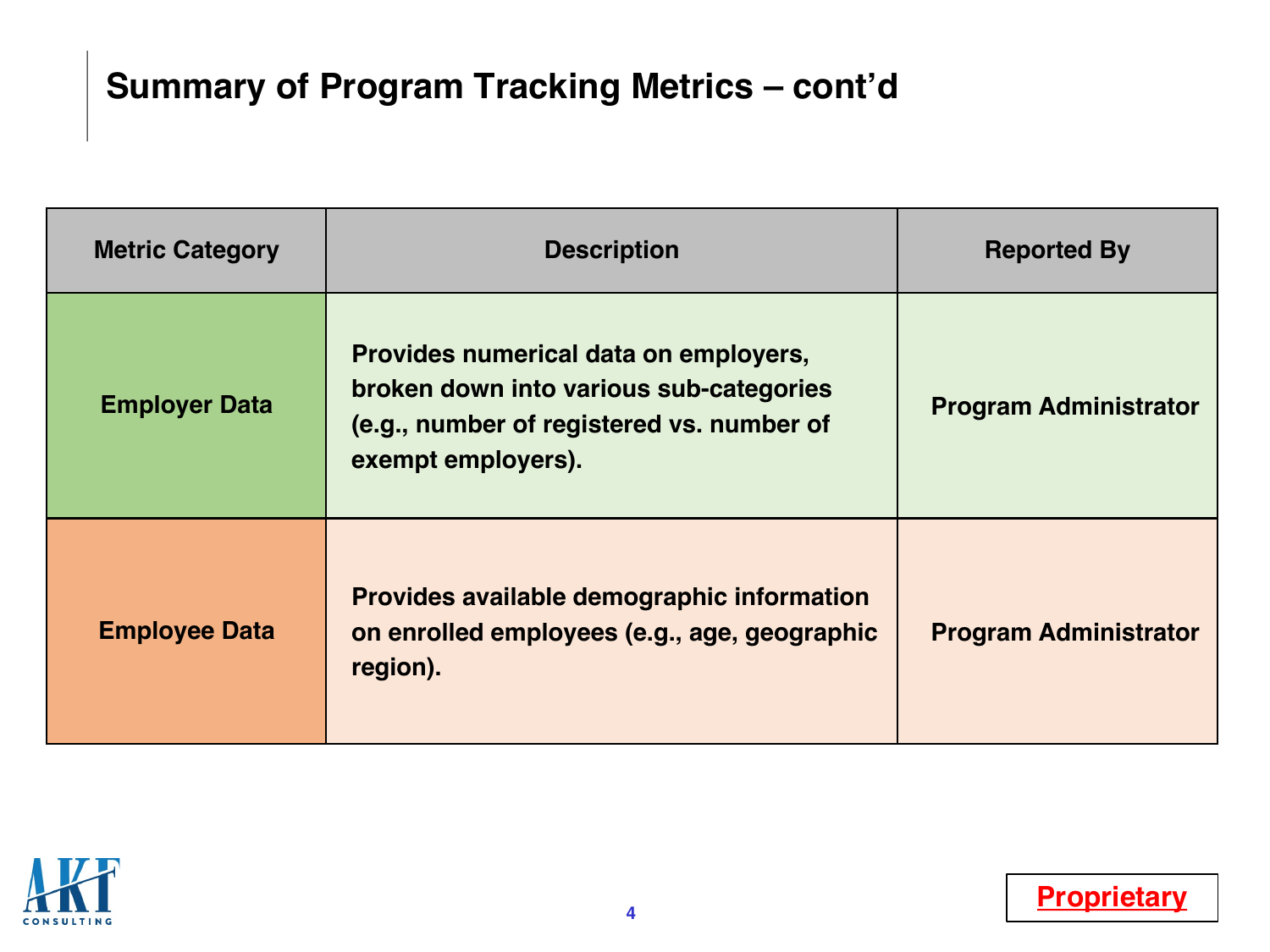### **Summary of Program Tracking Metrics – cont'd**

| <b>Metric Category</b>                  | <b>Description</b>                                                                                                         | <b>Reported By</b>                                      |
|-----------------------------------------|----------------------------------------------------------------------------------------------------------------------------|---------------------------------------------------------|
| <b>Marketing and</b><br><b>Outreach</b> | Quantifies the Program's awareness efforts<br>by tracking number of presentations,<br>impressions, and other touch points. | <b>Treasury Staff</b><br>and<br><b>Marketing Agency</b> |
| <b>Industry</b><br><b>Comparisons</b>   | Provides graphical representation of how the<br>Program's core metrics compare to other<br><b>State-run Auto-IRAs.</b>     | <b>AKF</b>                                              |